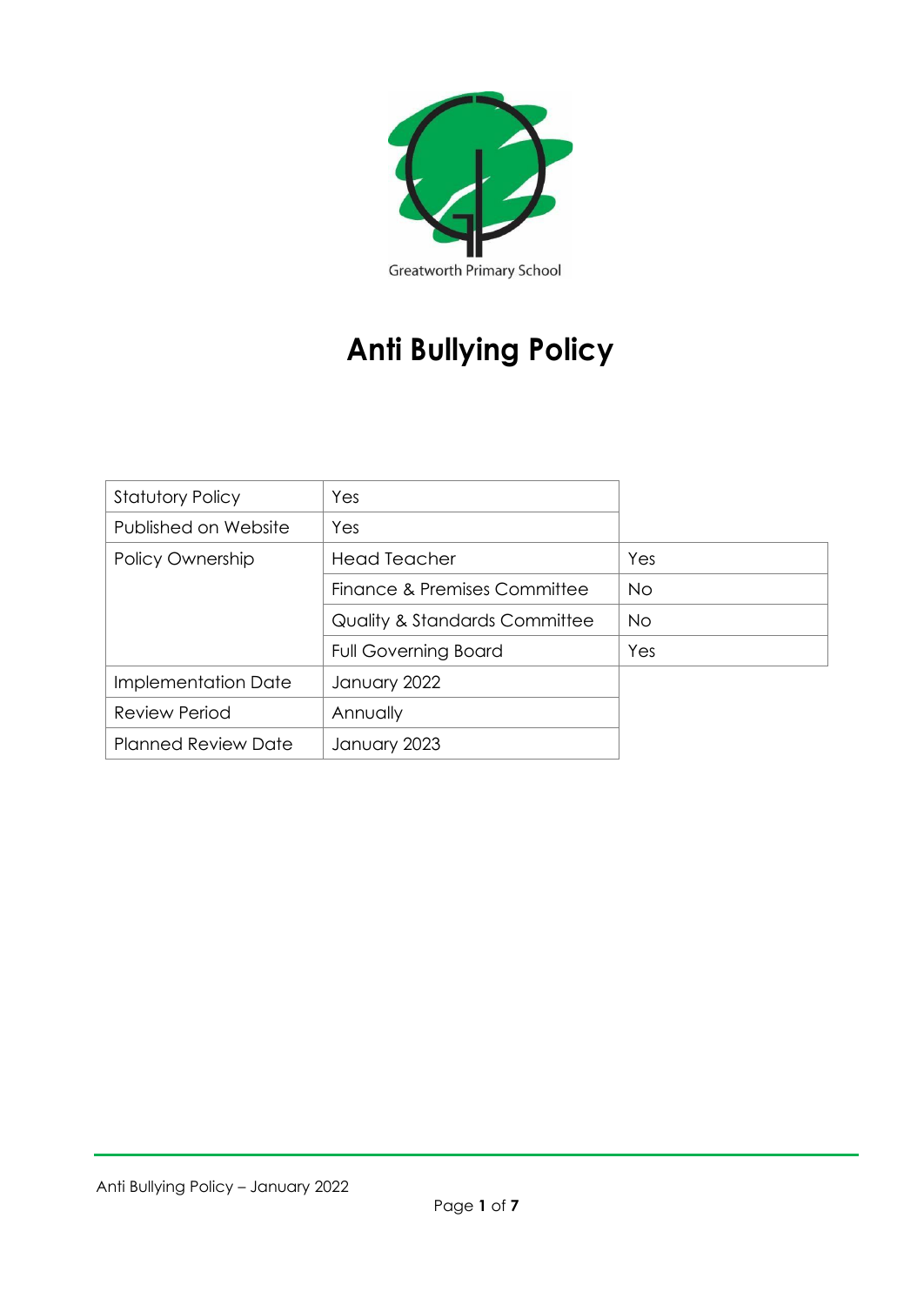

#### **Introduction**

To be read in conjunction with the Behaviour Policy, Equality Policy and e-Safety Policy.

#### **Principles and Values**

As a school we take bullying and its impact seriously. Pupils and parents should be assured that known incidents of bullying will be responded to, bullying will not be tolerated.

The school will seek ways to counter the effects of bullying that may occur within school or in the local community. The ethos of our school fosters high expectations of outstanding behaviour and we will consistently challenge any behaviour that falls below this.

### **Objectives of this Policy**

- All governors, teaching and non-teaching staff, pupils and parents should have an understanding of what bullying is.
- All governors and teaching and non-teaching staff should know what the school policy is on bullying, and follow it when bullying is reported.
- All pupils and parents should know what the school policy is on bullying, and what they should do if bullying arises.
- Many of us have encountered bullying at some point in our lives, but we all deal with it differently. The aim of this policy is to work together to ensure that our school is a safe place for children and adults to be; whether the school community is directly or indirectly affected by bullying or not.

### **What Is Bullying?**

Bullying is unacceptable behaviour used by an individual or group, usually repeated over time, that intentionally hurts another individual or group either physically or emotionally.

In other words, bullying at Greatworth is considered to be 'unacceptable behaviour' which occurs **'Several Times On Purpose'."** Bullying can be short term or continuous over long periods of time. Bullying can be:

- Emotional being unfriendly, excluding, tormenting (e.g. hiding books, threatening gestures)
- Physical pushing, kicking, biting, hitting, punching or any use of violence
- Racial taunts, graffiti, gestures
- Sexual unwanted physical contact or sexually abusive comments
- Homophobic because of, or focussing on the issue of sexuality
- Direct or indirect verbal name calling, sarcasm, spreading rumours, teasing
- Cyber bullying covering all areas such as email, the internet and social media misuse
- Mobile threats by text messaging and calls
- Misuse of associated technology , i.e. camera and video facilities, Ipad, games consoles

Anti Bullying Policy - January 2022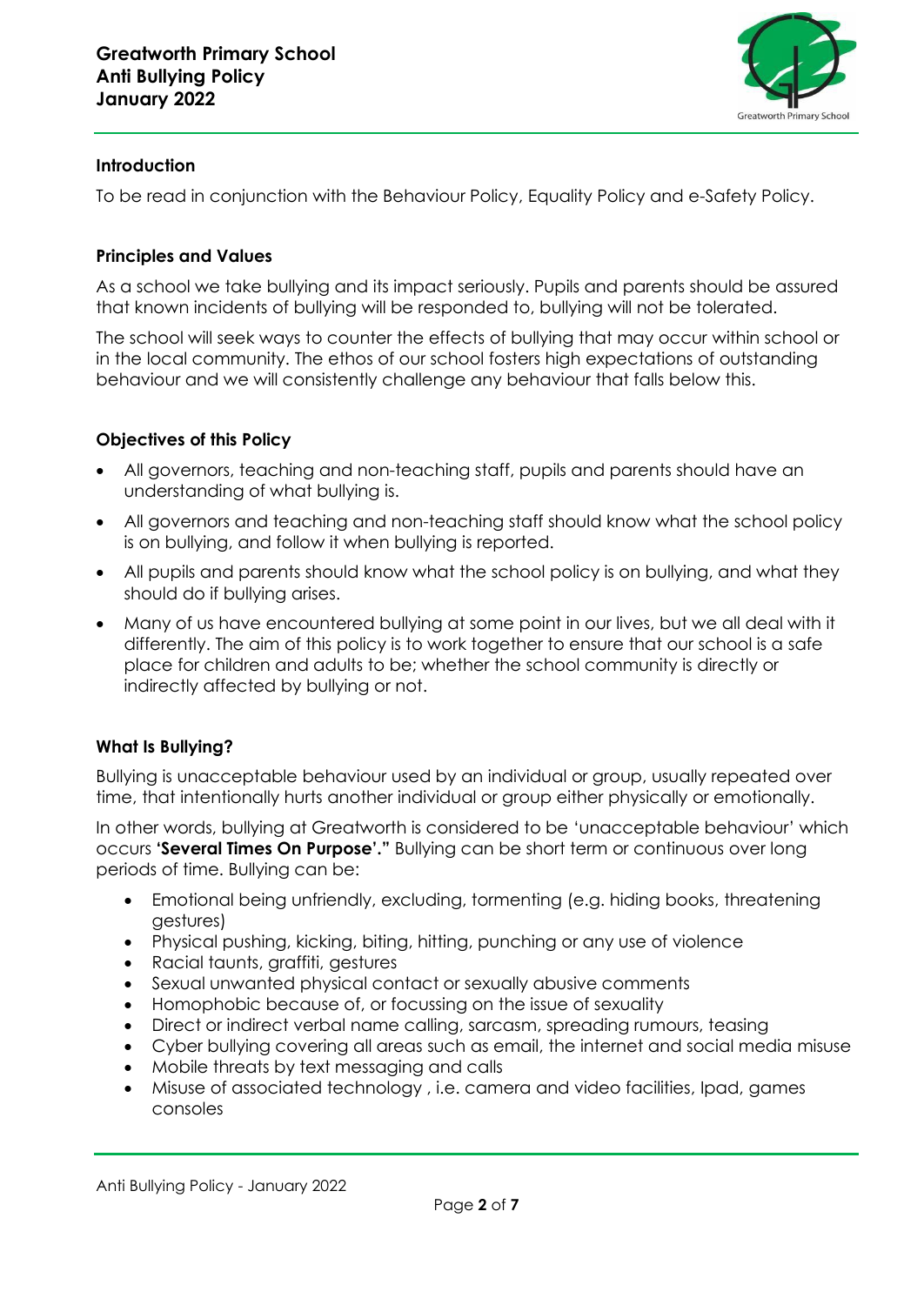

Bullying may be related to:

- Race
- Gender
- **Religion**
- Culture
- SEN or disability
- Appearance or health condition
- Home circumstances, incl Young carers and poverty
- Sexual orientation, sexism, or sexual bullying, homophobia

Bullying can take place in the classroom, playground, toilets, on the journey to and from school, on residential trips and cyberspace. It can take place in group activities and between families in the local community.

### **Perpetrators and Victims**

Bullying takes place where there is an imbalance of power of one person or persons over another.

This can be achieved by:

- The size of the individual,
- The strength of the individual
- The numbers or group size involved
- Anonymity through the use of cyber bullying or using email, social networking sites, texts etc

Staff must remain vigilant about bullying behaviours and approach this in the same way as any other category of Child Abuse; that is, do not wait to be told before you raise concerns or deal directly with the matter. Children may not be aware that they are being bullied; because they may be too young or have a level of Special Educational Needs which means that they may be unable to realise what others may be doing to them.

Staff must also be aware of those children who may be vulnerable pupils; those coming from troubled families, or those responding to emotional problems or mental health issues which may bring about a propensity to be unkind to others, or may make them more likely to fall victim to the behaviour of others.

### **Why is it Important to Respond to Bullying?**

Bullying hurts. No one deserves to be a victim of bullying. Bullying has the potential to damage the mental health of a victim. Everybody has the right to be treated with respect. Pupils who are bullying need to learn different ways of behaving.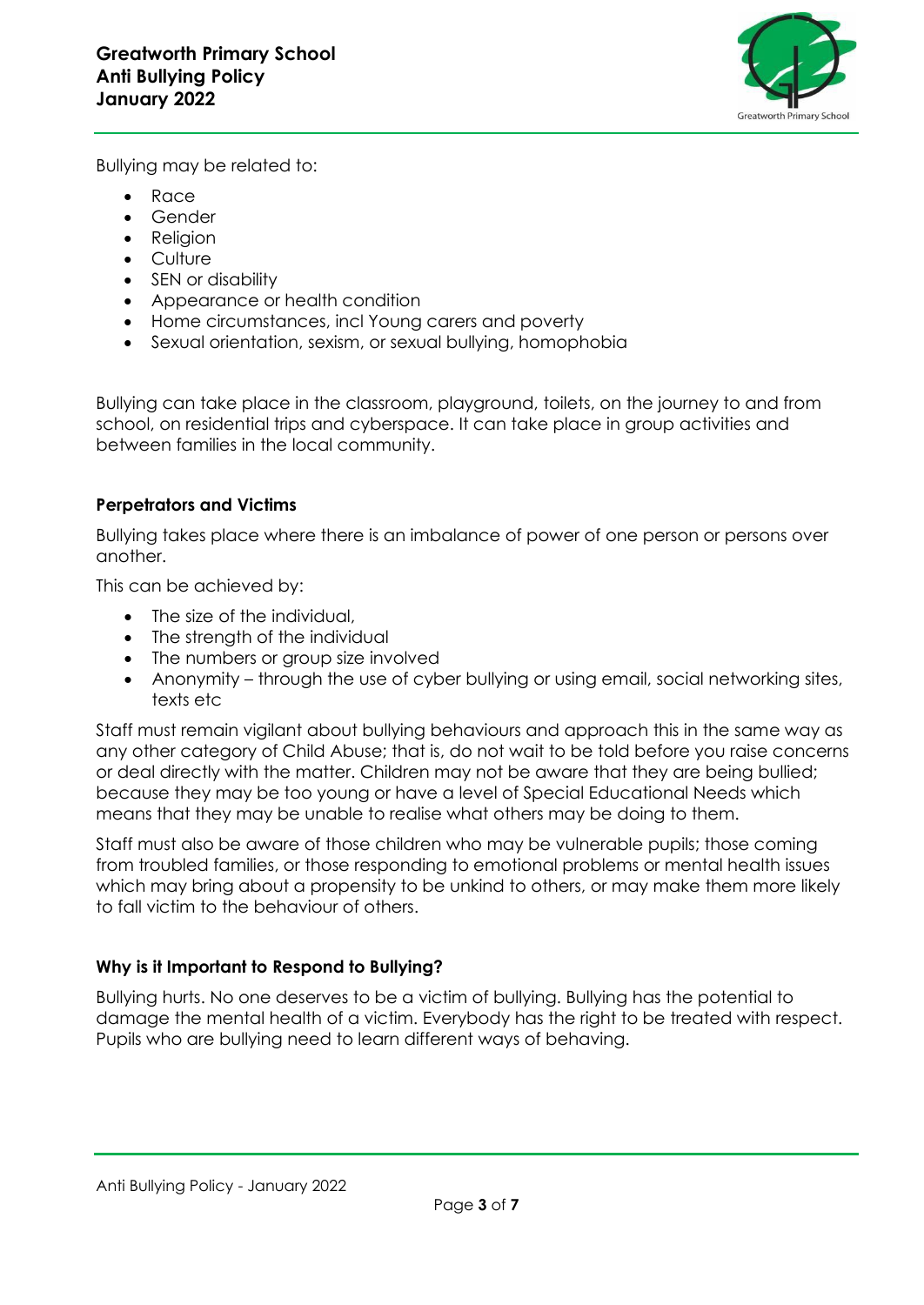

### **Signs and Symptoms For Parents and Staff**

A child may indicate by signs or behaviour that he or she is being bullied. Adults should be aware of these possible signs and that they should investigate if a child:

- is frightened of walking to or from school
- begs to be driven to school
- changes their usual routine
- is unwilling to go to school (school phobic)
- begins to truant
- becomes withdrawn anxious, or lacking in confidence
- starts stammering
- attempts or threatens suicide or runs away
- cries themselves to sleep at night or has nightmares
- feels ill in the morning
- begins to make less effort with school work than previously
- comes home with clothes torn or books damaged
- has possessions which are damaged or " go missing"
- asks for money or starts stealing money
- has dinner or other monies continually "lost"
- has unexplained cuts or bruises
- comes home hungry (money / lunch has been stolen)
- becomes aggressive, disruptive or unreasonable
- is bullying other children or siblings
- stops eating
- is frightened to say what's wrong
- gives improbable excuses for any of the above
- is afraid to use the internet or mobile phone
- is nervous and jumpy when a cyber message is received
- lack of eye contact
- becoming short -tempered
- change in attitude to people at home.

These signs and behaviours could indicate other social, emotional and/or mental health problems, but bullying should be considered a possibility and should be investigated.

#### **Peer-on-Peer**

Peer-on Peer abuse can take various forms including:

- Serious bullying (including cyber bullying)
- Relationship abuse
- Domestic violence
- Child sexual exploitation
- Youth and serious youth violence (including gangs)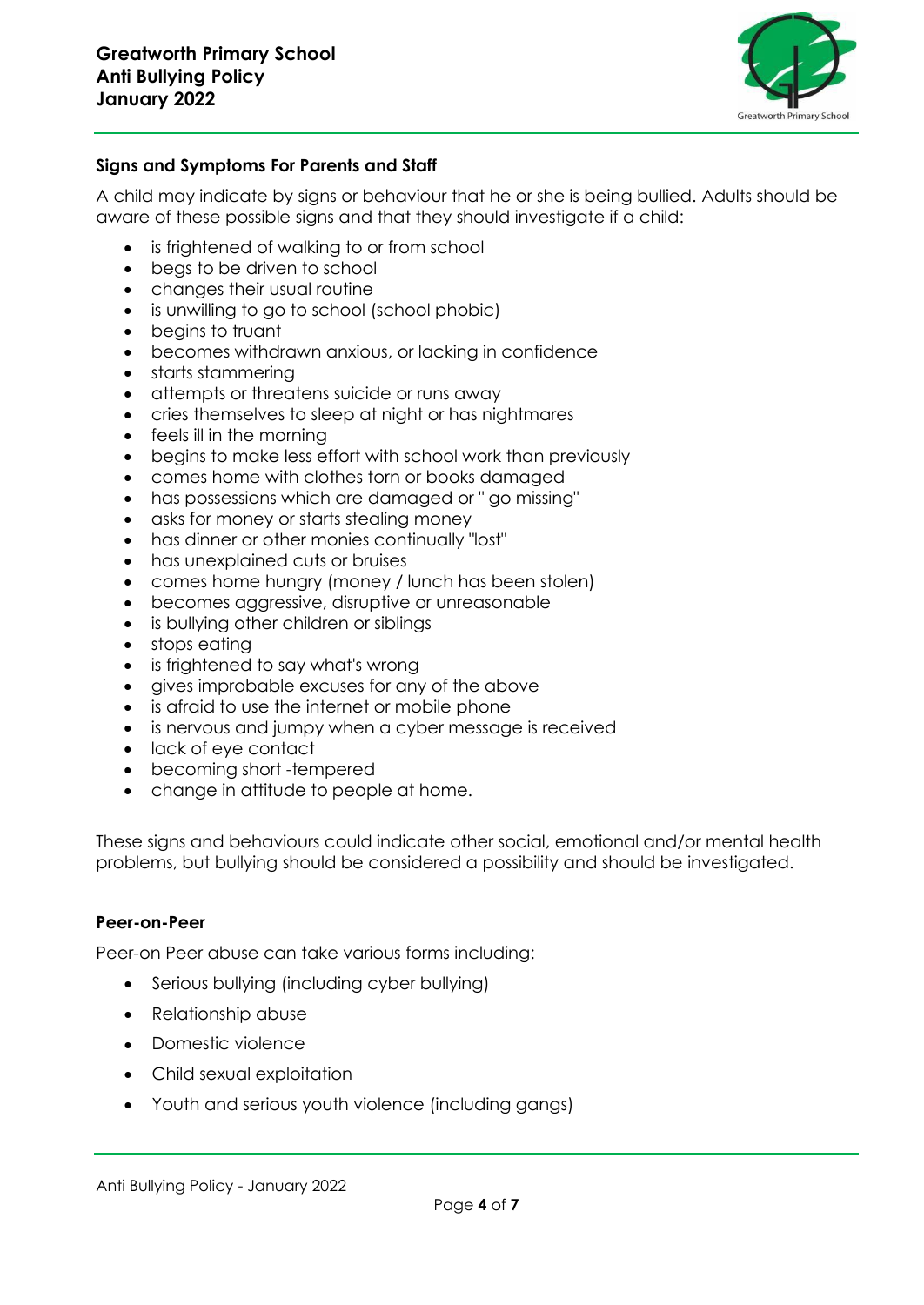

- Harmful sexual behaviour
- Gender/Race violence

These types of abuse rarely take place in isolation and often indicate wider safeguarding concerns. These signs and behaviours could indicate other problems, but bullying should be considered a possibility.

# **Outcomes**

All known/reported incidences of bullying will be investigated by the class teacher or by a senior member of staff. The school will report the incident to the parents of the perpetrator who may also want to discuss other concerns that they may be having.

The child displaying unacceptable behaviour, may be asked to genuinely apologise (as appropriate to the child's age and level of understanding). Other consequences may take place. Eg a parent being informed about their child's behaviour and a request that the parent/s support the school with any sanctions that it takes (See Behaviour Policy).

Wherever possible, the pupils will be reconciled. In some cases, outside agencies may be requested to support the school or family in dealing with a child continually demonstrating unacceptable behaviour towards others. eg police, counsellor, CAMHs.

In serious cases (this is defined as children displaying an on-going lack of response to sanctions, that is, no change in behaviour of the perpetrator and an unwillingness to alter their behaviour choices), support from behaviour outreach, counselling, reduced timetables, or even fixed or permanent exclusion will be considered.

During and after the incident(s) have been investigated and dealt with, each case will be recorded in the Bullying Log (See Recording Bullying section) and monitored to ensure repeated bullying does not take place. The Safeguarding Governors will be informed of any incidents recorded in the log along with incidents, sanctions and reconciliation.

### **Prevention**

At Greatworth School we use a variety of methods to support children in preventing and understanding the consequences of bullying through class assemblies, PSHE and Citizenship lessons, SMSC Curriculum, the school Vision and Assembly Themes, Anti-Bullying Team, Antibullying week and continued focus. Playground Buddies, E-Safety Day, Worry Box, Children are also be consulted through in-school pupil questionnaires.

The ethos and working philosophy of Greatworth School means that all staff actively encourage children to have respect for each other and for other people's property. Good and kind/polite behaviour is regularly acknowledged and rewarded.

Staff will regularly discuss bullying, this will inform children that we are serious about dealing with bullying and leads to open conversations and increased confidence in children to want to discuss bullying and report any incidents and concerns about other children's behaviour.

Anti Bullying Policy - January 2022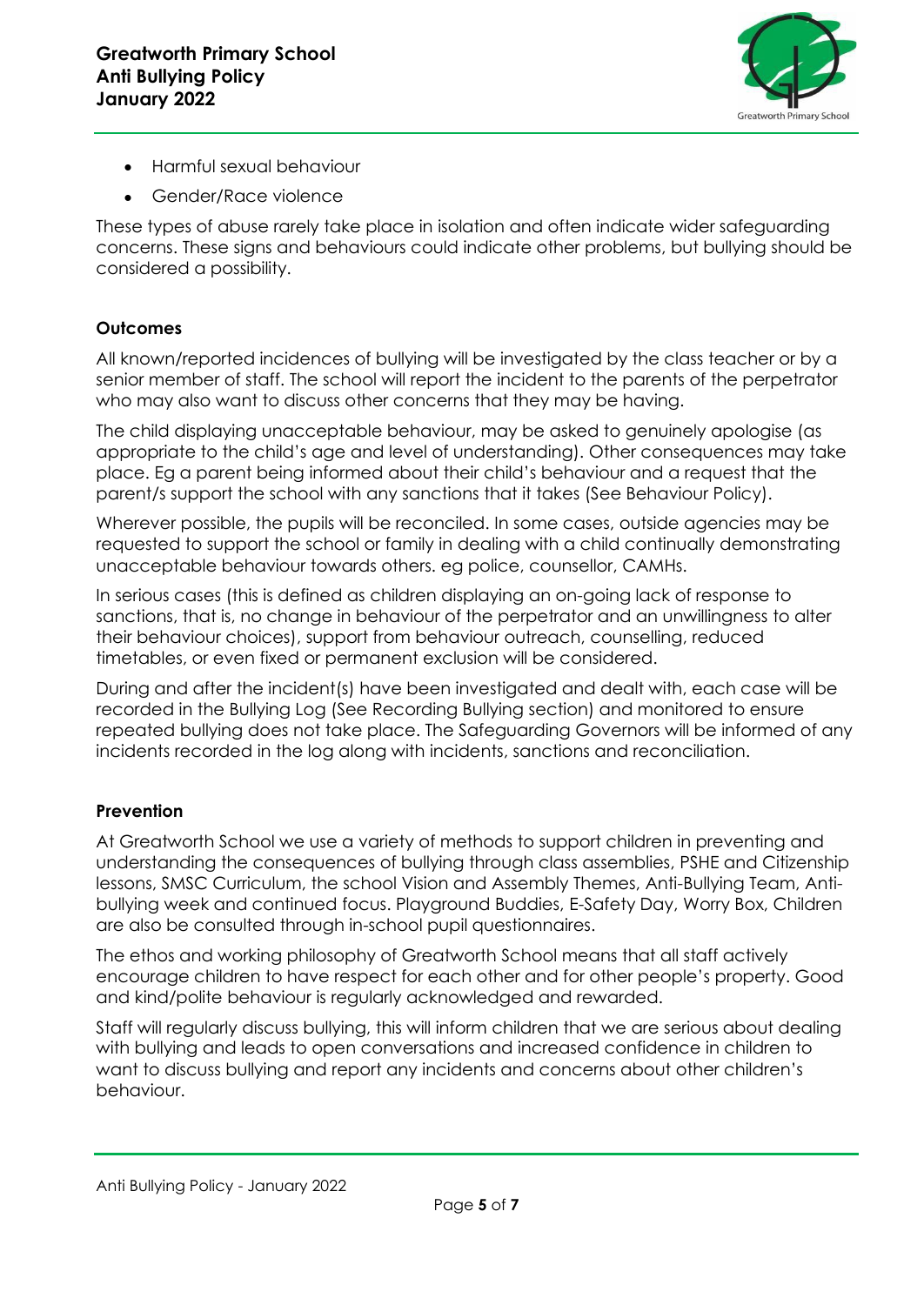

Staff will reinforce expectations of behaviour as a regular theme in line with our Vision and our *Be Kind, Be Helpful, Be Respectful* school rules. Staff follow the equality policy; supporting every child in our school. Staff must be careful not to highlight differences of children or an individual child, even if this is done in jest. This gives other children advocacy to use this difference to begin calling names or teasing.

Staff must be vigilant regarding groups of friends together. Friendship groups may bring about the imbalance of power and must be led towards welcoming others to join them and not excluding others from their group. Staff must reinforce a general message that children do not have to be friends with everyone else, but they must be respectful of everyone else's feelings and be kind to each other.

Children are involved in the prevention of bullying as and when appropriate, these may include:

- writing a set of school or class rules
- Writing a personal pledge or promise against bullying
- writing stories or poems or drawing pictures about bullying
- reading stories about bullying or having them read to a class or assembly
- making up role-plays about what to do through scenarios of bullying
- having discussions about bullying and why it matters that children who use unacceptable behaviour towards others are dealt with quickly
- Creating an item for the school website.

If a child feels that they are being bullied then there are several procedures that they are encouraged to follow: (not hierarchical)

- Tell a friend
- Tell your School Council rep and fill out a 'Is this bullying? checklist'
- Tell a teacher or adult whom you feel you can trust
- Write your concern and post it in the 'worry box'
- Tell a parent or adult at home whom you feel you can trust
- Discuss it as part of your PSHE time
- Ring Child-line and follow the advice given
- Visit the school website for ideas of what to do next.

### **Recording of Bullying Incidents**

When an incident of bullying has taken place, staff must be prepared to record and report each incident. This is also the case for Racist Incidents.